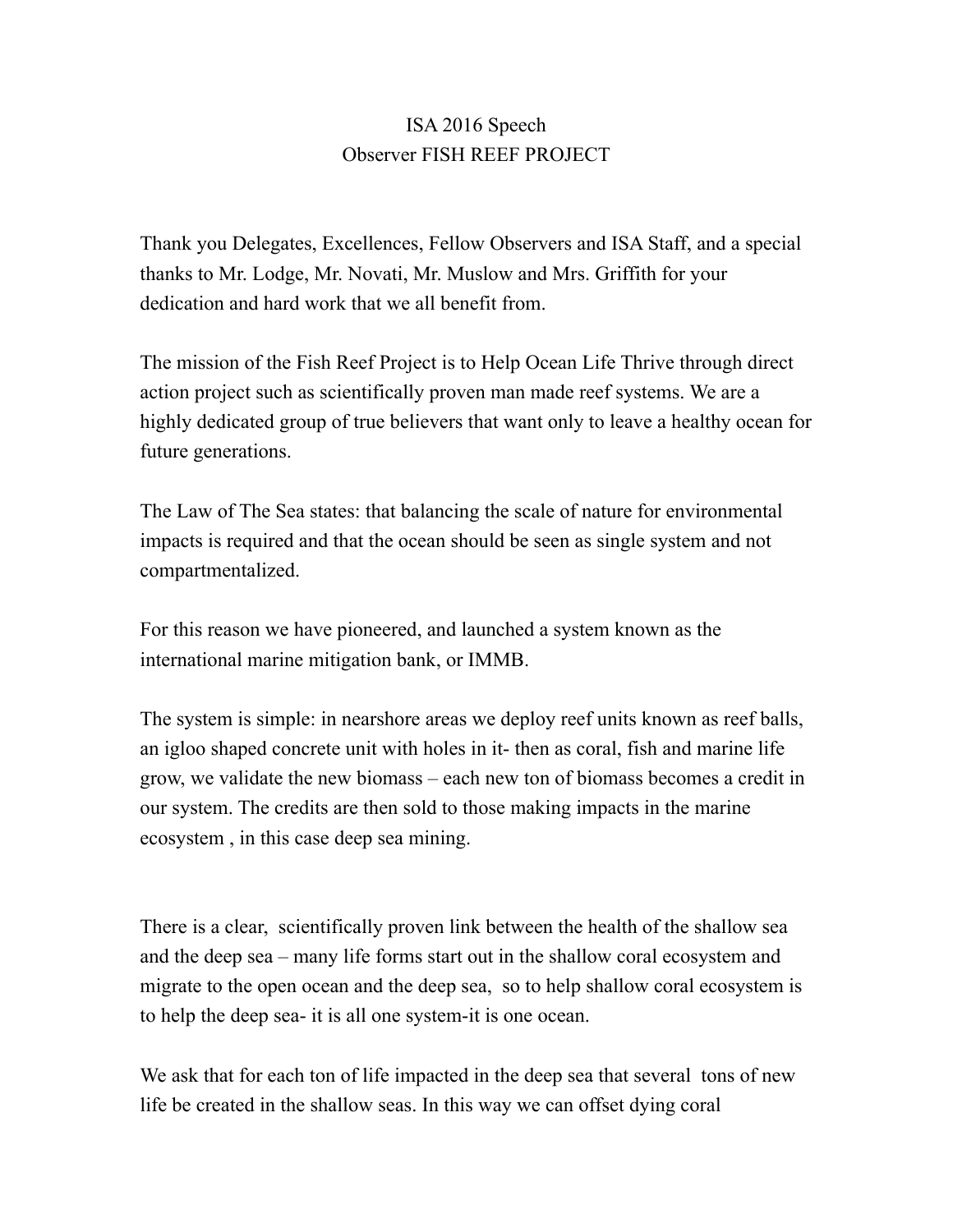ecosystems, improve fish stocks, enhance food security for locals, attenuate sea level rise and the effects of ocean acidification – in short by using the IMMB system to offset the impacts from deep sea mining, we, as global community can use it as a tool to create ocean health in the near-shore marine ecosystem on an unprecedented scale. We can stem the loss of coral ecosystem and revitalize the marine ecosystem of entire regions.

The IMMB system has reasonable, clearly stated costs and guaranteed deliverables in the form of new biomass - so there is no grey or risk of confusion about what took place at the end of the day. The International Marine Mitigation Bank is a type if insurance to the world, that although harm may have occur in the deep sea from mining- at least something quantifiable and good took place for the ocean and for humanity as a whole. Remediation of the deep sea itself in 5000 meters is impractical, however we do support research, impact avoidance and adaptive management. The IMMB system is there only for truly unavoidable impacts.

The IMMB system is fair, transparent, measurable and validated by multiple parties. We share a full 20% of all our revenues with each nation that we place reefs in- so it can be major economic driver for developing nations. The IMMB system balances the scales of nature and economy. Currently Papua New Guinea is our hub where 85 percent of people living on the coast get their food direct from the sea and our system will increase food security and therefor political stability considerably – the IMMB system allows many people to benefit from deep sea mining that otherwise would realize no benefits what so ever.

We propose that the ISA receive a significant royalty from the IMMB system that can go to subsidize the travel expenses to future ISA session for developing nations. We can all see attendance dropping at the ISA, likely due to cost. It is imperative that the smaller nations continue to participate int the ISA process.

We also plan to make a series of reefs right here in Jamaica. This is critical as the people of Jamaica have hosted the ISA for more than two decades and their beaches are losing ground to sea level rise, corals are dyeing and fish stocks are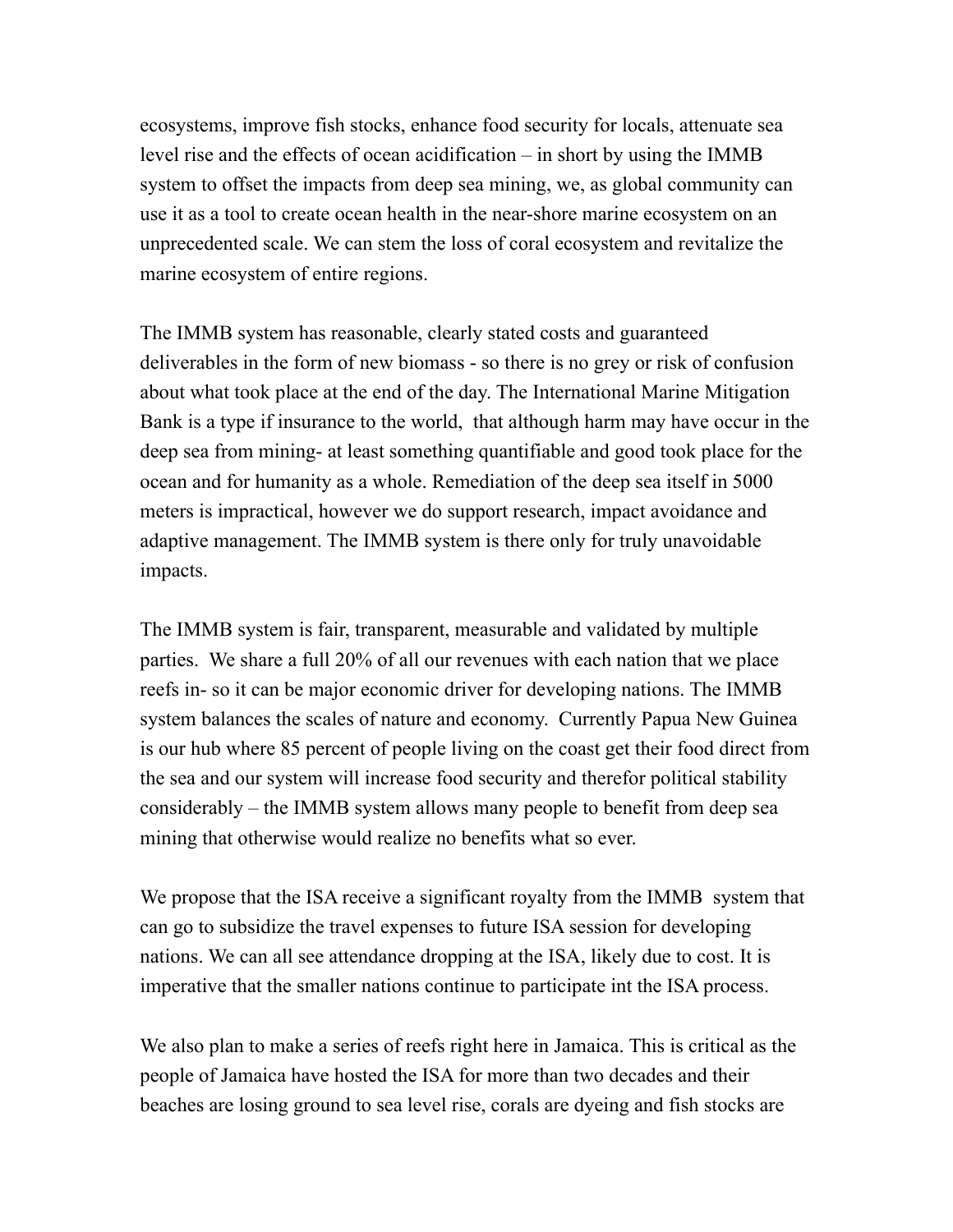depleted- we can help reverse this trend and provide food, jobs and ocean health right here in Jamaica through the IMMB system.

Due to lack of proper mitigation strategy, the land based mines in Papua New Guinea have fought multi billion dollar law suites - perhaps with the IMMB system in place, deep sea mining can avoid such a financial calamity as it will help mining companies come into compliance with the Law of the Sea, Equator Principals and global public opinion about the best ways to operate.

I have spent the last year traveling to meet many state parties on their home turf to discuss the IMMB- I would like to thank them for their hospitality and the strong support that they have shown for the IMMB system.

In the Spirit of collaboration and cooperation we have offered our system as on open platform for all NGO's and observer groups to access- this means that if an NGO can create new biomass in the sea – we will verify it for them and enter the new life as credits into our bank and share revenues with them. In this way everyone here today can participate in this great effort to create ocean health and balance the scales of nature.

In a 1980 National Geographic Article on Deep Sea Mining , the great Jacques Cousteau said that it was natural for man to obtain their minerals from the deep sea, but it is paramount that environmental impacts be understood, avoided when possible and offset through direct action when impacts cannot be avoided.

The Fish Reef Project is proud to have created the IMMB, a direct action, universal platform to offset the impacts from Deep Sea Mining and we invite everyone in this room to be a part of it and embrace it so that we may all leave a positive legacy of ocean health for many generations to come.